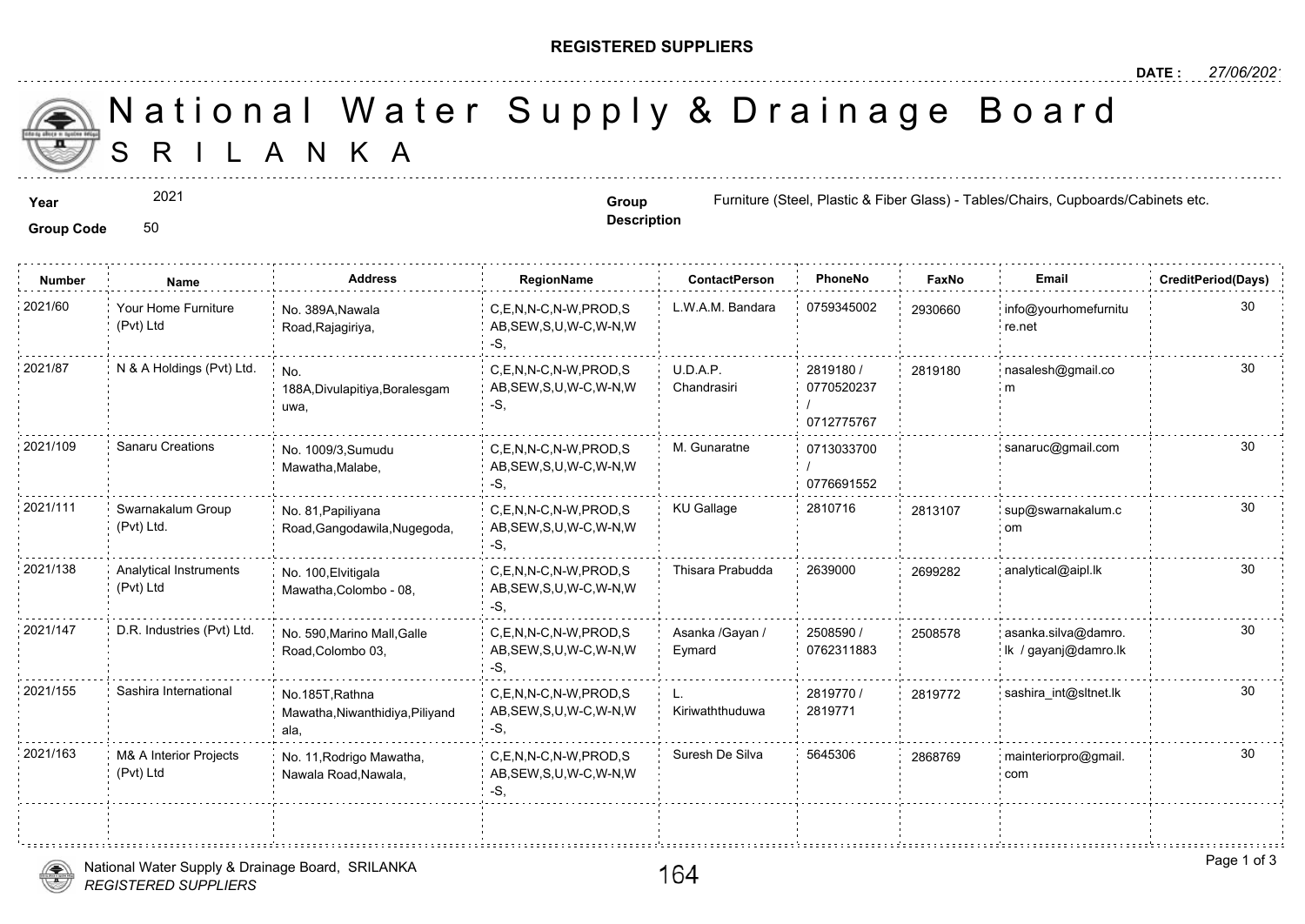

# S R I L A N K A National Water Supply & Drainage

2021

**Description**

**Year Group Group Group Group Group Eurniture (Steel, Plastic & Fiber Glass**)

Group Code 50

| <b>Number</b> | Name                              | <b>Address</b>                                                     | RegionName                                                   | <b>ContactPerson</b>       | PhoneNo                                                    | Faxl             |
|---------------|-----------------------------------|--------------------------------------------------------------------|--------------------------------------------------------------|----------------------------|------------------------------------------------------------|------------------|
| 2021/179      | Innovate Trading                  | No. 26/26,3rd<br>Lane, Alubogahalandha,<br>Mavittara, Piliyandala, | C,E,N,N-C,N-W,PROD,S<br>AB, SEW, S, U, W-C, W-N, W<br>-S.    | Yasitha C<br>Kumarasinghe  | 5332266 /<br>0714203203                                    | 533226           |
| 2021/198      | Alpha Industries (Pvt)<br>Ltd     | 801. Galle Road.<br>Nalluruwa, Panadura,                           | C,E,N,N-C,N-W,PROD,S<br>AB, SEW, S, U, W-C, W-N, W<br>-S.    | Roshan<br>Ferdinando       | 0385707707<br>0773521214                                   | 038428           |
| 2021/200      | Listec Holdings (Pvt) Ltd         | No. 74/3/1, Sri Sangaraja<br>Mawatha, Colombo - 10,                | C,E,N,N-C,N-W,PROD,S<br>AB, SEW, S, U, W-C, W-N, W<br>-S,    | Lalith Liyanage            | 0777896601<br>0114191377                                   |                  |
| 2021/225      | <b>VISVAMS</b>                    | 96, Lower Street, Badulla,                                         | C,E,N,N-C,N-W,PROD,S<br>AB, SEW, S, U, W-C, W-N, W<br>-S.    | K.V.<br>YOGESWARAN         | 0552232445<br>0554928972                                   | 055222           |
| 2021/228      | Dinapala Super Centre             | No. 883, Peradeniya<br>Road, Kandy,                                | C.E.N.N-C.N-W.PROD.S<br>AB, SEW, S, U, W-C, W-N, W<br>-S.    | Privantha<br>Handapandunne | 0812221540<br>0812221545                                   | 081222           |
| 2021/257      | Chamikara Engineering<br>Services | No. 126, Kandy Road, Matale,                                       | C.E.N.N-C.N-W.PROD.S<br>AB, SEW, S, U, W-C, W-N, W<br>-S.    | S.D.P.<br>Samaradiwakara   | 0662222219<br>0662230946                                   | 066223           |
| 2021/314      | Enex Agencies (Pvt) Ltd           | No. 29A, Sri Premarathana<br>Mawatha,<br>Moratumulla, Moratuwa,    | C.E.N.N-C.N-W.PROD.S<br>AB, SEW, S, U, W-C, W-N, W<br>$-S$ . | S. Senarathne              | 2653203 /<br>2652884 /<br>2654912/<br>5739004 /<br>5739011 | 265269<br>264548 |
| 2021/371      | <b>Office Networks</b>            | No.512/A, Priman<br>Mawatha, Anuradhapura,                         | C.E.N.N-C.N-W.PROD.S<br>AB, SEW, S, U, W-C, W-N, W<br>-S,    | Shashika Lakmali           | 0252057588<br>0718463480                                   |                  |
| 2021/372      | Vanoj Office Automation           | 561/40, Priman<br>Mawatha, Anuradhapura,                           | C.E.N.N-C.N-W.PROD.S<br>AB, SEW, S, U, W-C, W-N, W<br>-S.    | VP Wijesinghe              | 0254580054                                                 | 025222           |
|               |                                   |                                                                    |                                                              |                            |                                                            |                  |



.<br>1919 - Paul Barbara, prima politikar politikar politikar